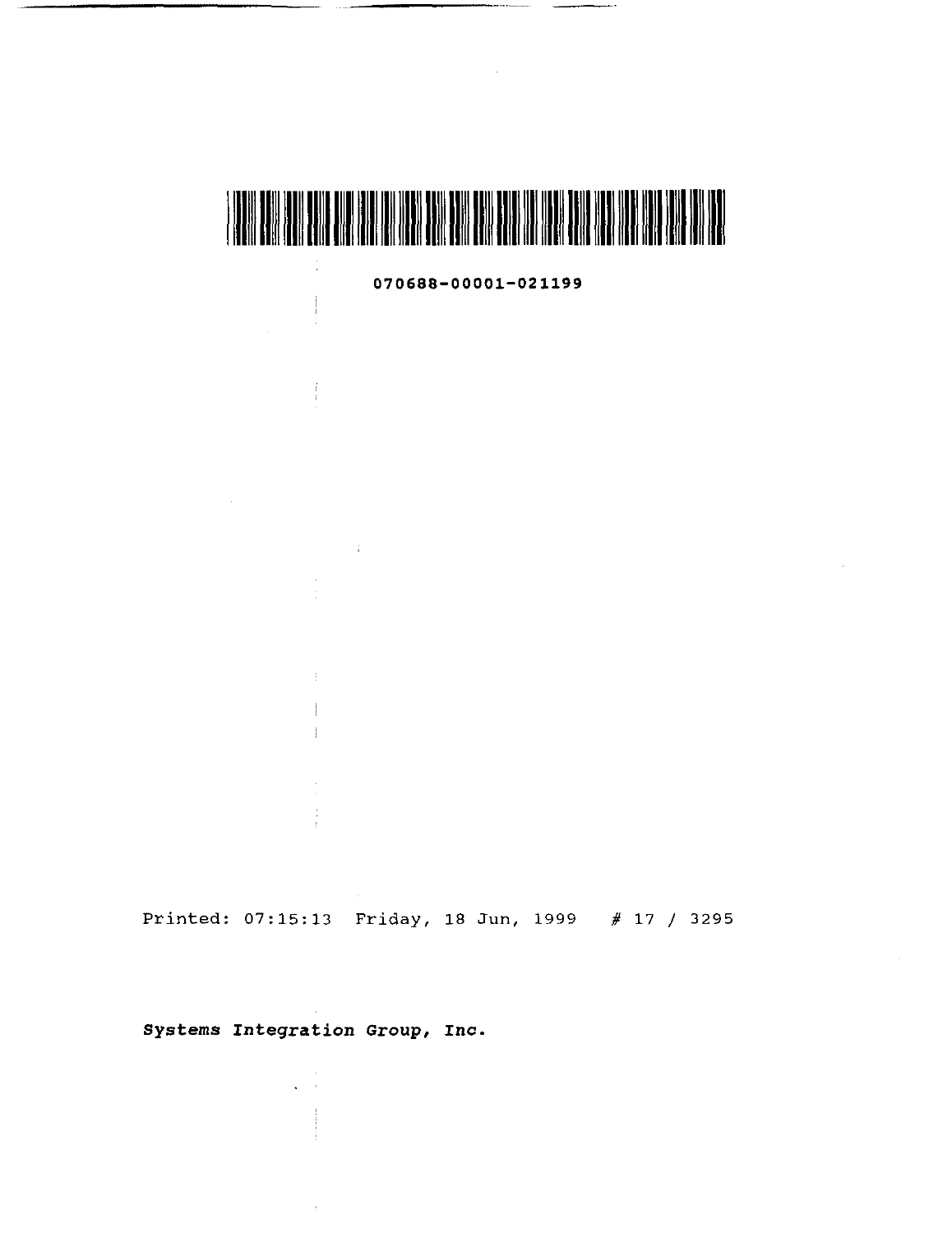|               | 9 <sub>1</sub>                                                                                                                                                                                                                                                                                                                                                                                                                                                                                                                                                                                                                                                      |    |                           | $70688 - 1$                                                                                               |                     | $2 - 11 - 99$                       |                   |  |
|---------------|---------------------------------------------------------------------------------------------------------------------------------------------------------------------------------------------------------------------------------------------------------------------------------------------------------------------------------------------------------------------------------------------------------------------------------------------------------------------------------------------------------------------------------------------------------------------------------------------------------------------------------------------------------------------|----|---------------------------|-----------------------------------------------------------------------------------------------------------|---------------------|-------------------------------------|-------------------|--|
|               |                                                                                                                                                                                                                                                                                                                                                                                                                                                                                                                                                                                                                                                                     |    |                           | UNITED OF REPORT IN A ROUND PLEASE<br>U.S. ENVIRONMENTAL PROTECTION AGENCY                                |                     | ₦ <del>★₳₲</del> ₦₩₩<br>EPA Req.    | Date of Issuance: |  |
|               | <b>NAITED STA</b>                                                                                                                                                                                                                                                                                                                                                                                                                                                                                                                                                                                                                                                   |    | $(7511C)$ 401 M St., S.W. | Office of Pesticide Programs<br>Biopesticides and Pollution Prevention Division<br>Washington, D.C. 20460 |                     | Number:<br>70688-1                  | $2 - 11 - 99$     |  |
|               | <b>ENTAL PROTEC</b>                                                                                                                                                                                                                                                                                                                                                                                                                                                                                                                                                                                                                                                 |    | NOTICE OF PESTICIDE:      |                                                                                                           |                     | Term of Issuance:                   |                   |  |
|               |                                                                                                                                                                                                                                                                                                                                                                                                                                                                                                                                                                                                                                                                     |    | X Registration            | Reregistration                                                                                            |                     | Conditional                         |                   |  |
|               | (under FIFRA, as amended)                                                                                                                                                                                                                                                                                                                                                                                                                                                                                                                                                                                                                                           |    |                           |                                                                                                           |                     | Name of Pesticide Product:          |                   |  |
|               |                                                                                                                                                                                                                                                                                                                                                                                                                                                                                                                                                                                                                                                                     |    |                           |                                                                                                           |                     | Spot-Less <sup>™</sup> Biofungicide |                   |  |
|               | Name and Address of Registrant (include ZIP Code):                                                                                                                                                                                                                                                                                                                                                                                                                                                                                                                                                                                                                  |    |                           |                                                                                                           |                     |                                     |                   |  |
|               | Eco Soil Systems, Inc.                                                                                                                                                                                                                                                                                                                                                                                                                                                                                                                                                                                                                                              |    |                           |                                                                                                           |                     |                                     |                   |  |
|               | 10890 Thornmint Road                                                                                                                                                                                                                                                                                                                                                                                                                                                                                                                                                                                                                                                |    |                           |                                                                                                           |                     |                                     |                   |  |
|               | San Diego, CA 92127                                                                                                                                                                                                                                                                                                                                                                                                                                                                                                                                                                                                                                                 |    |                           |                                                                                                           |                     |                                     |                   |  |
|               | Nota: Changes in labeling differing in substance from that accepted in connection with this registration must<br>be submitted to and accepted by the Biopesticides and Pollution Prevention Division prior to use of the label<br>in commerce. In any correspondence on this product always refer to the above EPA registration number.                                                                                                                                                                                                                                                                                                                             |    |                           |                                                                                                           |                     |                                     |                   |  |
|               | On the basis of information furnished by the registrant, the above named pesticide is hereby<br>registered/reregistered under the Federal Insecticide, Fungicide and Rodenticide Act.                                                                                                                                                                                                                                                                                                                                                                                                                                                                               |    |                           |                                                                                                           |                     |                                     |                   |  |
|               | Registration is in no way to be construed as an endorsement or recommendation of this product by the Agency.<br>In order to protect health and the environment, the Administrator, on his motion, may at any time suspend or<br>cancel the registration of a pesticide in accordance with the Act. The acceptance of any name in connection<br>with the registration of a product under this Act is not to be construed as giving the registrant a right to<br>exclusive use of the name or to its use if it has been covered by others.                                                                                                                            |    |                           |                                                                                                           |                     |                                     |                   |  |
|               | The registration application referred to above, submitted in connection with registration under $\S$<br>$3(c)(7)(C)$ of the Federal Insecticide, Fungicide, and Rodenticide Act, as amended, is acceptable<br>provided that you do the following terms and conditions.                                                                                                                                                                                                                                                                                                                                                                                              |    |                           |                                                                                                           |                     |                                     |                   |  |
|               | 1. Submit/cite all data required for registration of your product under FIFRA $\S 3(c)(5)$ when the<br>Agency requires all registrants of similar products to submit such data.                                                                                                                                                                                                                                                                                                                                                                                                                                                                                     |    |                           |                                                                                                           |                     |                                     |                   |  |
|               | 2. Submit production information for this product to Mr. Owen Beeder of Registration Division<br>(7505C) for the fiscal year in which this product is conditionally registered, in accordance with<br>FIFRA § 29. The fiscal year begins October 1 and ends September 30. Production information will<br>be submitted to the Agency no later than November 15, following the end of the preceding fiscal<br>year.                                                                                                                                                                                                                                                   |    |                           |                                                                                                           |                     |                                     |                   |  |
|               | 3. This registration will automatically expire on midnight February 9, 2001. EPA will evaluate the<br>required non-target organism data before February 9, 2001 and decide on whether to convert the<br>registration to a non-expiring registration.                                                                                                                                                                                                                                                                                                                                                                                                                |    |                           |                                                                                                           |                     |                                     |                   |  |
|               | 4. This registration is for turf use via the BioJect® System through over-head sprinkler irrigation<br>only and is limited to multiple applications of <i>Pseudomonas aureofaciens</i> strain Tx-1 on no more<br>than 50,000 acres per year. Eco Soil Systems must submit a report to the Microbial Pesticides<br>Branch of BPPD for the fiscal year in which this product is conditionally registered which reports<br>the acreage treated during that fiscal year. The fiscal year begins October 1 and ends September 30.<br>Treatment information will be submitted to the Agency no later than November 15, following the<br>end of the preceding fiscal year. |    |                           |                                                                                                           |                     |                                     |                   |  |
|               | Signature of Approving Officia                                                                                                                                                                                                                                                                                                                                                                                                                                                                                                                                                                                                                                      |    |                           | <b>CONCURRENCES</b>                                                                                       |                     |                                     |                   |  |
| <b>SYMBOL</b> |                                                                                                                                                                                                                                                                                                                                                                                                                                                                                                                                                                                                                                                                     |    | 7511 C                    | 754C                                                                                                      | $S$ $\parallel$ $C$ | FEB                                 | 1999              |  |
| SURN/         |                                                                                                                                                                                                                                                                                                                                                                                                                                                                                                                                                                                                                                                                     |    | 1141725                   | TOMIMATSU                                                                                                 |                     |                                     |                   |  |
| DATE          |                                                                                                                                                                                                                                                                                                                                                                                                                                                                                                                                                                                                                                                                     | 21 |                           | 2/1169                                                                                                    |                     |                                     |                   |  |
|               |                                                                                                                                                                                                                                                                                                                                                                                                                                                                                                                                                                                                                                                                     |    |                           |                                                                                                           |                     |                                     |                   |  |

 $\hat{\mathcal{L}}_{\text{max}}$  , where  $\hat{\mathcal{L}}_{\text{max}}$  and  $\hat{\mathcal{L}}_{\text{max}}$ 

أأراد والمامر والمتع المهادة متحلم وتوعدون تناولت

k.

ğ

 $\mathcal{L}$ 

þ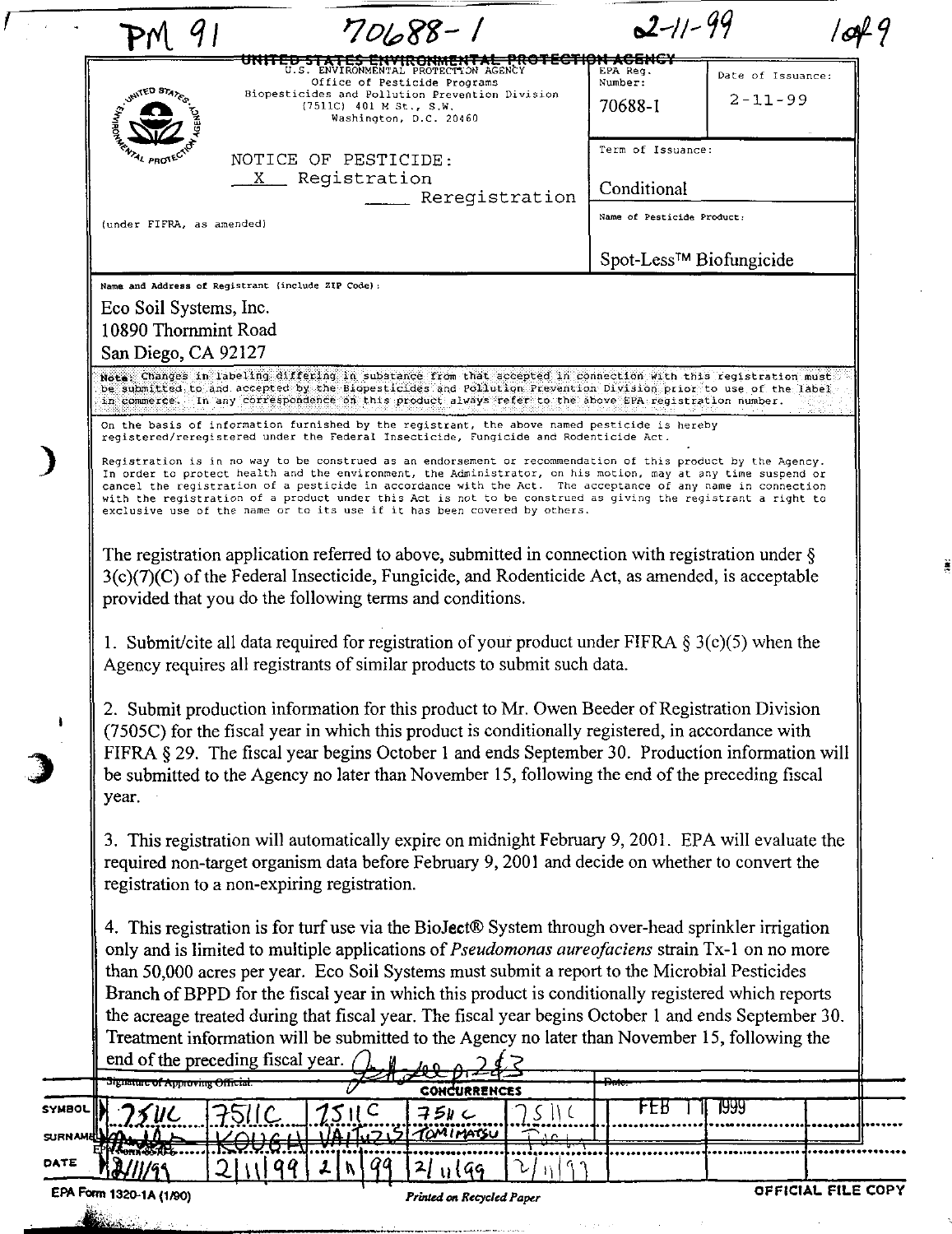$\sim$ 

# Page 2 UNITED STATES ENVIRONMENTAL PROTECTION AGENCY

EPA Reg. No. 70688-1

l.

)

5. This registration is registered under FIFRA  $\S 3(c)(7)(C)$  because of the outstanding non-target organism data. Submit the following data within the specified time-frames.

| Study and Guideline                                                                                                                                                                                                                                                                            | <b>Test Substance</b>                                                                                 | Due Date         |
|------------------------------------------------------------------------------------------------------------------------------------------------------------------------------------------------------------------------------------------------------------------------------------------------|-------------------------------------------------------------------------------------------------------|------------------|
| Avian Oral Toxicity/Pathogenicity<br><b>Bobwhite Quail</b><br>OPPTS 885.4050                                                                                                                                                                                                                   | Undiluted BioJect® Fermented<br>Pseudomonas aureofaciens strain Tx-1<br>Fermentation Broth and Solids | February 9, 2000 |
| Avian Oral Toxicity/ Pathogenicity<br>Mallard Duck<br>OPPTS 885.4050                                                                                                                                                                                                                           | Undiluted BioJect® Fermented<br>Pseudomonas aureofaciens strain Tx-1<br>Fermentation Broth and Solids | February 9, 2000 |
| Freshwater Fish Toxicity/Pathogenicity<br><b>Rainbow Trout</b><br><b>OPPTS 885.4200</b>                                                                                                                                                                                                        | Undiluted BioJect® Fermented<br>Pseudomonas aureofaciens strain Tx-1<br>Fermentation Broth and Solids | February 9, 2000 |
| Freshwater Fish Toxicity/ Pathogenicity<br><b>Bluegill Sunfish</b><br><b>OPPTS 885.4200</b>                                                                                                                                                                                                    | Undiluted BioJect® Fermented<br>Pseudomonas aureofaciens strain Tx-1<br>Fermentation Broth and Solids | February 9, 2000 |
| Freshwater Aquatic Invertebrate<br>Toxicity/ Pathogenicity/ Daphnia<br>magna/OPPTS 885.4240                                                                                                                                                                                                    | Undiluted BioJect® Fermented<br>Pseudomonas aureofaciens strain Tx-1<br>Fermentation Broth and Solids | February 9, 2000 |
| Non-Target Insect Toxicity/<br>Pathogenicity/ Green Lacewing<br>OPPTS 885.4340                                                                                                                                                                                                                 | Undiluted BioJect® Fermented<br>Pseudomonas aureofaciens strain Tx-1<br>Fermentation Broth and Solids | February 9, 2000 |
| Non-Target Insect Toxicity/<br>Pathogenicity/ Parasitic Wasp<br><b>OPPTS 885.4340</b>                                                                                                                                                                                                          | Undiluted BioJect® Fermented<br>Pseudomonas aureofaciens strain Tx-1<br>Fermentation Broth and Solids | February 9, 2000 |
| Non-Target Insect Toxicity/<br>Pathogenicity/ Ladybird Beetle<br><b>OPPTS 885.4340</b>                                                                                                                                                                                                         | Undiluted BioJect® Fermented<br>Pseudomonas aureofaciens strain Tx-1<br>Fermentation Broth and Solids | February 9, 2000 |
| Honey Bee Toxicity/Pathogencity<br>OPPTS 885.4380                                                                                                                                                                                                                                              | Undiluted BioJect® Fermented<br>Pseudomonas aureofaciens strain Tx-1<br>Fermentation Broth and Solids | February 9, 2000 |
| Quantitative analysis of 5 batches for<br>phenazine-1-carboxylic acid and other<br>Pseudomonas antibiotics along with a<br>complete literature search and copies of<br>relevant publications regarding<br>antibiotic(including 1- phenazine-<br>carboxylic acid) production in<br>Psuedomonas. | Undiluted BioJect® Fermented<br>Pseudomonas aureofaciens strain Tx-1<br>Fermentation Broth and Solids | February 9, 2000 |

6. Submit five(5) copies of the revised final printed labeling before you release the product for shipment. Refer to the A -79 enclosure for a further description of final printed labeling.

| <b>CONCURRENCES</b>     |  |  |                           |  |  |                    |  |  |
|-------------------------|--|--|---------------------------|--|--|--------------------|--|--|
| <b>SYMBOL</b>           |  |  |                           |  |  |                    |  |  |
| SURNAME)                |  |  |                           |  |  |                    |  |  |
| DATE                    |  |  |                           |  |  |                    |  |  |
| EPA Form 1320-1A (1/90) |  |  | Printed on Recycled Paper |  |  | OFFICIAL FILE COPY |  |  |

, it is a sequence of  $\mathcal{L}$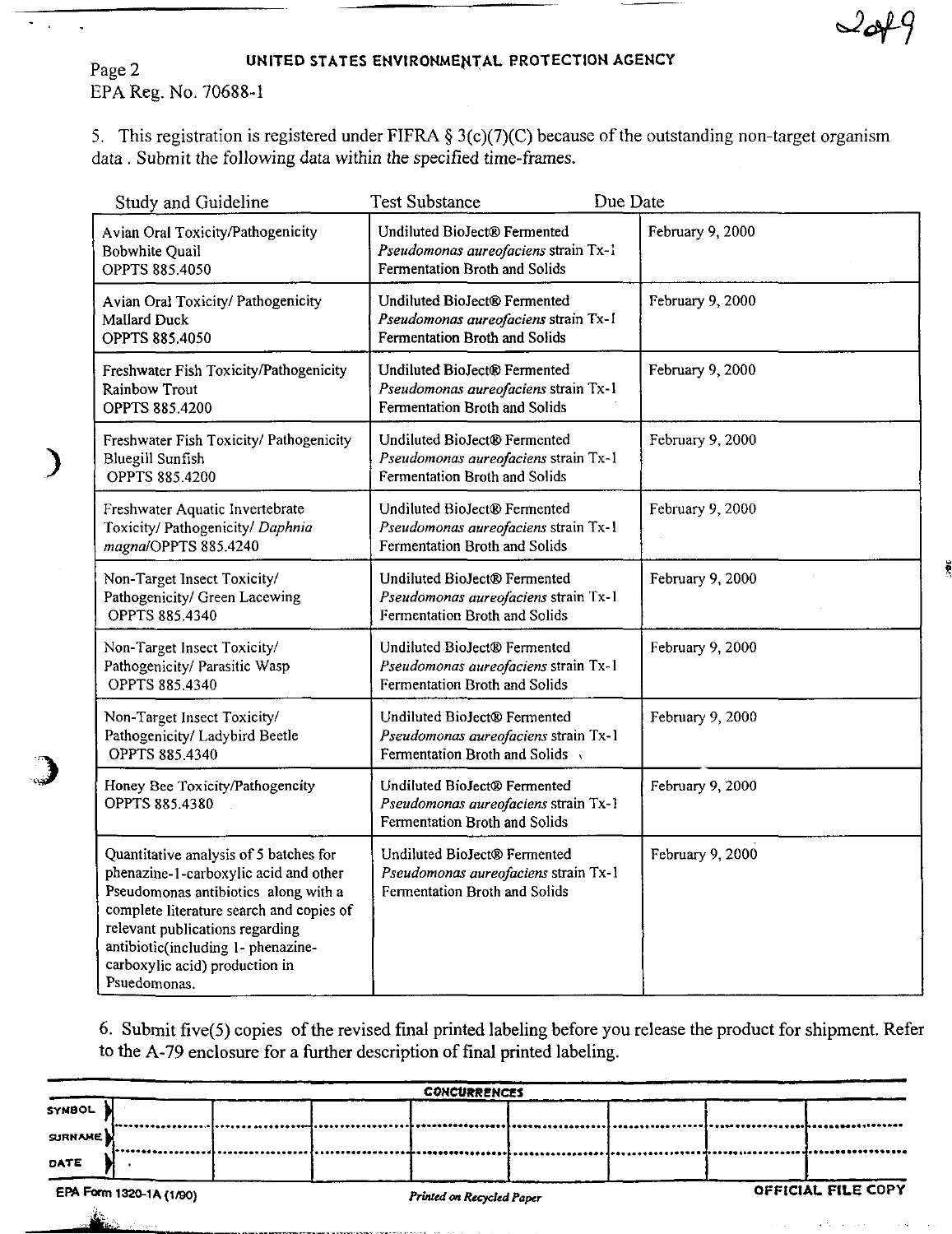$3049$ 

#### UNITED STATES ENVIRONMENTAL PROTECTION AGENCY Page 3 EPA Reg. No. 70688-1

If these conditions are not complied with, the registration will be subject to cancellation in accordance with FIFRA sec. 6(e). Your release for shipment of the product constitutes acceptance of these conditions.

A stamped copy of the label is enclosed for your records.

Sincerely, Janet L. Andersen, Ph.D.

Director Biopesticides and Pollution Prevention Division (7511C)

Enclosure

| <b>CONCURRENCES</b>                                  |  |  |  |  |                    |  |  |
|------------------------------------------------------|--|--|--|--|--------------------|--|--|
| SYMBOL                                               |  |  |  |  |                    |  |  |
| SURNAME                                              |  |  |  |  |                    |  |  |
| DATE                                                 |  |  |  |  |                    |  |  |
| EPA Form 1320-1A (1/90)<br>Printed on Recycled Paper |  |  |  |  | OFFICIAL FILE COPY |  |  |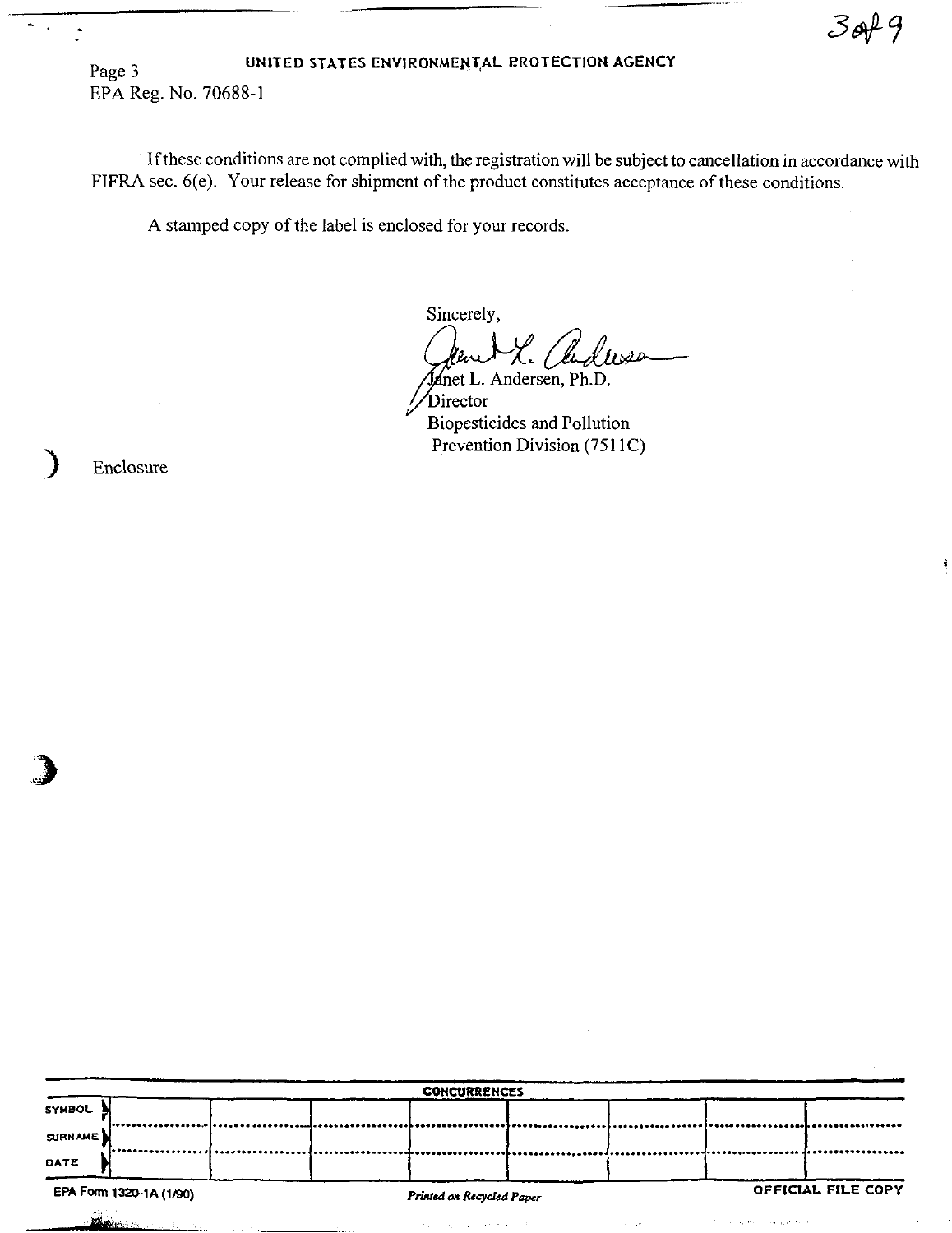# **Spot-Less<sup>n</sup> • Biofungicide**

BIOLOGICAL FUNGICIDE FOR THE CONTROL OF FUNGAL DISEASES ON TURF

#### ACTIVE INGREDIENT

• Comains at least 2.9 x 10" viable celislfl. oz.

# KEEP OUT OF REACH OF CHILDREN CAUTION

EPA Registration Number: 70688-1 EPA ESlablishment Number: 70S71-MN-1 Net Ccntents:



" "I"~

)

Manufactured fer: Eco Soil Systems, Inc. 10890 Thornmint Road San Diege, CA 92127 (800) 331-8773

**ACCEPTED** FEB 11 1999 TED<br>Body the Federal Insecticides Act<br>Body the Federal Bodynamicles Act Trador the Federal Insecticides.<br>Trador the Federal Ecclesitation Act.<br>Fungitation, for the periodic fungitation. Sudor the Federal Hodonucles for Cuardou des

## Precautionary Statements Hazards to Humans and Domestic Animals

Avoid contact with eyes. Wash thoroughly with soap and water after handling.

## Environmental Hazards

Do not apply directly to water, or to areas where surface water is present or to intertidal areas below the mean high water mark. Do not contaminate water by cleaning of equipment or disposal of equipment washwaters.

Statement of Practical Treatment (First Aid) IF IN EYES: Flush with plenty of water. Call a physician if irritation persists.

 $4049$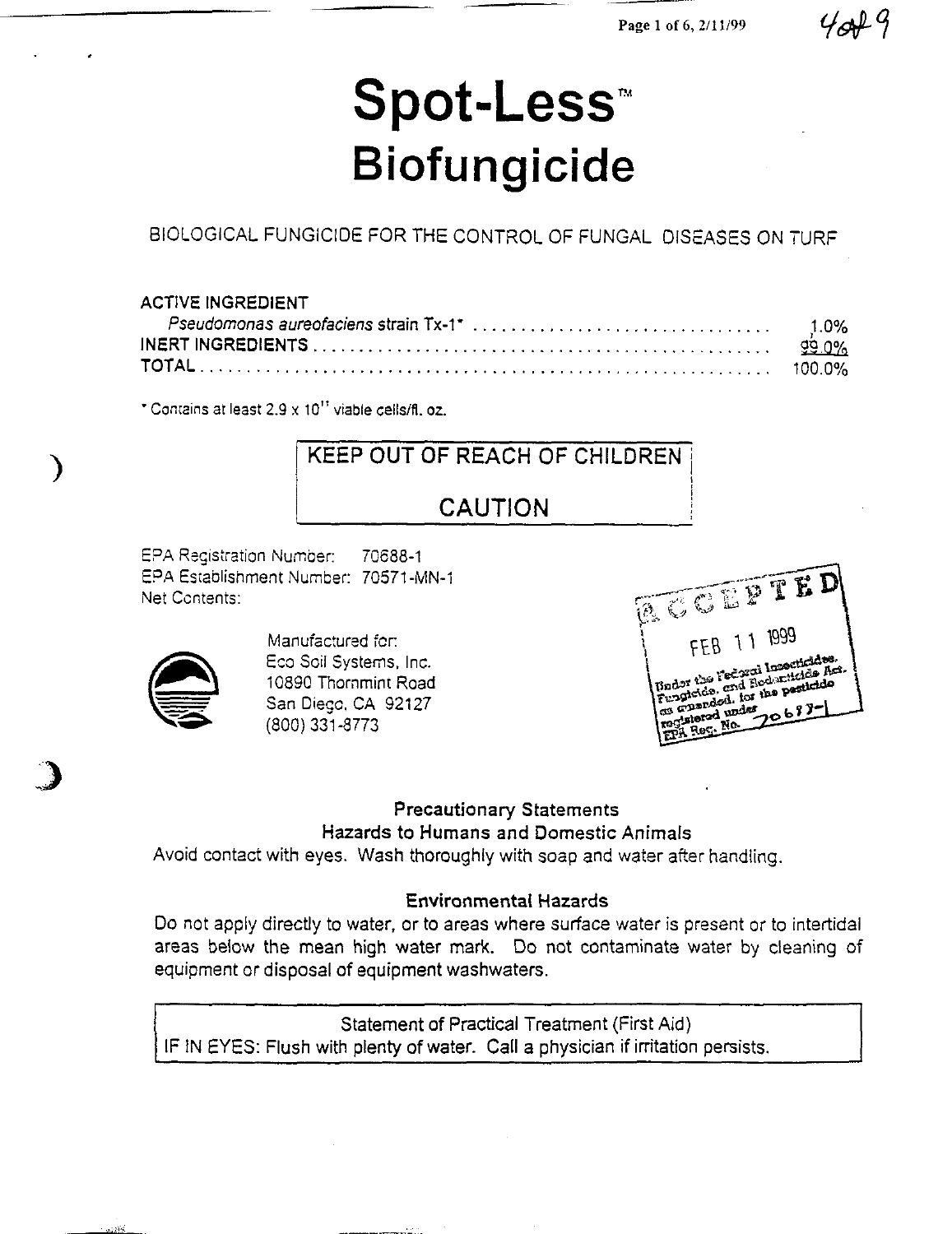# **Directions for Use**

It is a violation of federal law to use this product in a manner inconsistent with its labeling.

#### Application Site:

Spot-Less Biofungicide is a biological fungicide for use on turfgrass including golf courses. Do not use Spot-Less Biofungicide on turf being grown for sale or other commercial use as sod. or for commercial seed production. or for research purposes.

#### **Target Pests:**

Dollar Spot (Sclerotinia homeocarpa); Anthracnose (Colletotrichum graminicola, Pythium (Pythium aphanadermatium); Michrodochium patch (pink snow mold) (Micrhrodochium niva/e).

#### Application:

)

)

Spot-Less Biofungicide can only be used in conjunction with the BioJect® Automatic Fermentation System. Refer to the BioJect Operators Manual for specific operating and handling instructions. Only trained operators may use the BioJect System.

Application of Spot-Less Biofungicide. using the BioJect system. can only be made when the turf to be treated is not occupied by people (preferably when the golf course or other facility is closed to the public) and in a sufficient time-frame such that turf is not expected to be occupied until mists have settled and sprays have dried.

A quality control check is required for each BioJect system fermentation cycle. The "BioJect System Quality Control Checklist" must be followed for each fermentation cycle. If any of the items listed in the checklist do not function properly, the resulting batch must be aborted and appropriately disposed.

NOTE: Only potable quality water can be used as a water source for the BioJect system both for operation (fermentation) and disinfection.

#### Frequency of Application:

Apply at 1-7 times per week through over-head irrigation systems.

#### Chemigation:

Refer to the section entitled **Chemigation Instructions** for use directions for chemigation. Do not apply this product through any irrigation system unless the labeling on chemigation is followed.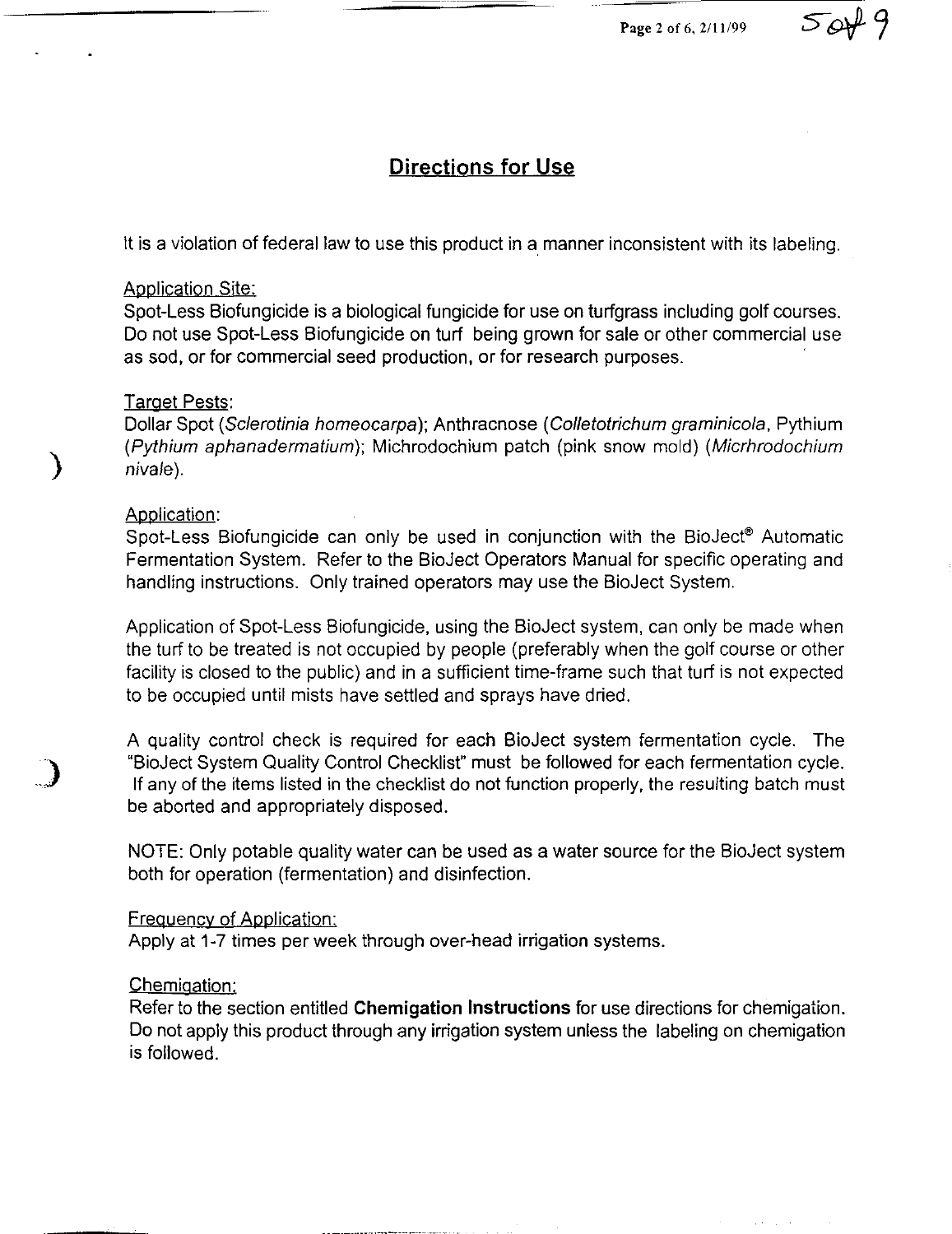Page 3 of 6, 2/11/99

 $6049$ 

# **BIOJECT SYSTEM QUALITY CONTROL CHECKLIST**

**THE FOLLOWING PROCEDURES MUST BE FOLLOWED PRIOR TO THE INITIATION OF EACH FERMENTATION CYCLE FOR SPOT-LESS BIO- FUNGICIDE. IF ANY OF THE PROCEDURES ARE NOT FOLLOWED, THE RESULTING BATCH MUST BE ABORTED AND APPROPRIATELY DISPOSED.** 

)

ەل يەقەدىر <u>- ئاسلامى</u>

| <b>Item</b>                                                           | Quality Control Check                                                                                                                                                                                                                                              |  |  |  |
|-----------------------------------------------------------------------|--------------------------------------------------------------------------------------------------------------------------------------------------------------------------------------------------------------------------------------------------------------------|--|--|--|
| UV light is operating properly.                                       | Visually observe and confirm that the UV<br>light is attached to the make-up water<br>input line and that the light gives off a<br>purple glow. Verify that scheduled<br>maintenance and replacement, as per<br>buib manufacturer's instructions, are<br>followed. |  |  |  |
| Inoculum is properly added to the BioJect<br>fermentation tank.       | Visually observe and confirm the<br>inoculum's pump activity during addition.                                                                                                                                                                                      |  |  |  |
| Disinfecting cycle has occurred<br>immediately prior to fermentation. | Visually observe and confirm that the<br>peracetic acid pump is operating during<br>the clean-in-place (CIP) cycle.                                                                                                                                                |  |  |  |
| Appropriate media is added to<br>fermentation tank                    | Confirm that the nutrient medium added<br>to the BioJect is MD 1/2.                                                                                                                                                                                                |  |  |  |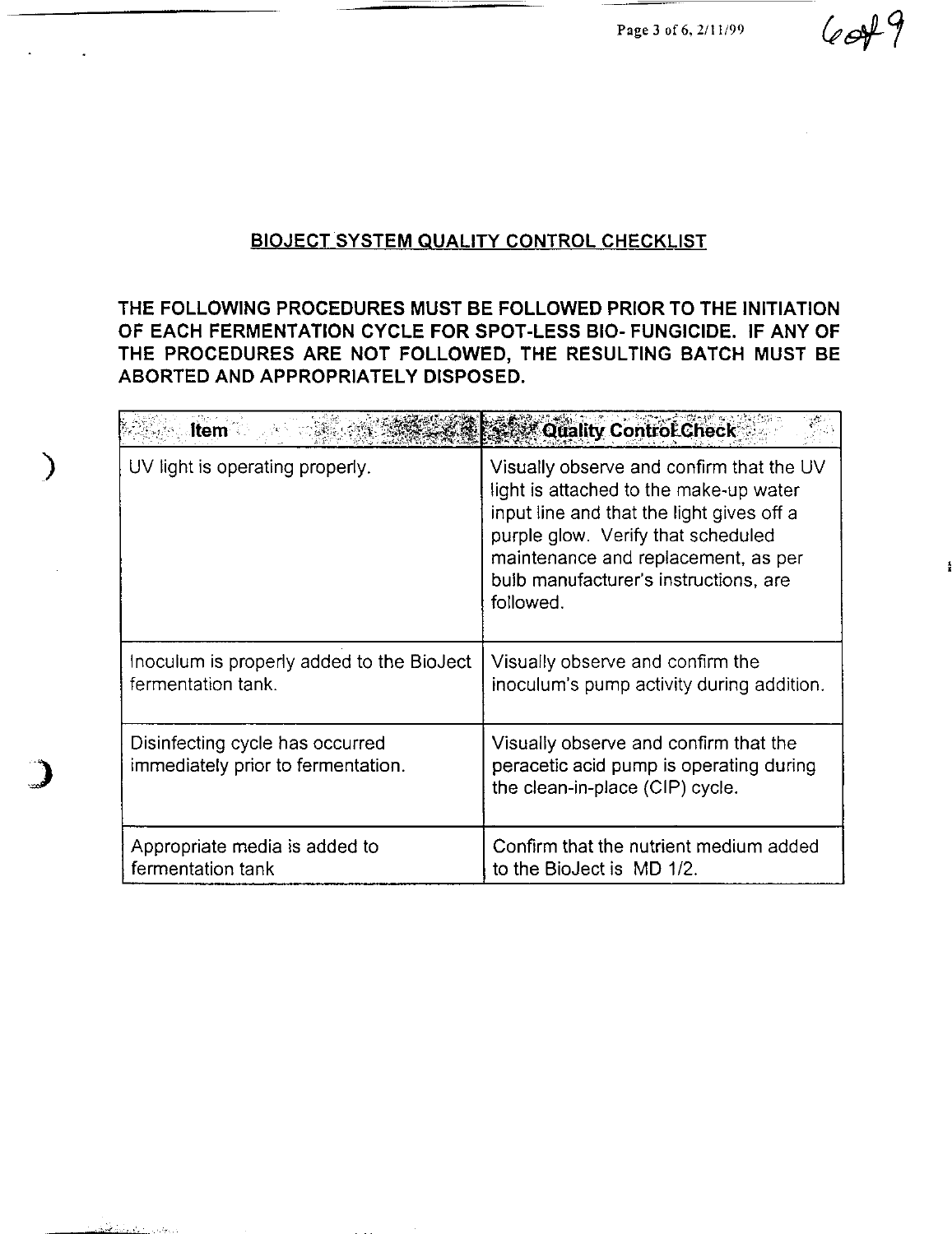Page 4 of 6, *2111199* 

#### **STORAGE AND DISPOSAL**

Do not contaminate water, feed or food by storage or disposal.

Storage: Store in original bags and keep closed. To preserve the live bacterial active ingredient of Spot-Less Biofungicide, store at temperatures between 40-55°F.

) Bag Disposal: After the Spot-Less Biofungicide bag has been completely used, dispose of empty bag in a sanitary landfill or by incineration, or if allowed by state and local authorities, by burning. If burned, keep out of smoke.

Disposal of Defective Batches: Prior to disposal, defective (including partially used batches) must be disinfected with peracetic acid, a high-level disinfectant. Add 1 liter (0.25 gal) of peracetic acid per 25 gal fermentation batch (1% v/v or 10,000 ppm). Then dispose of the disinfected batch in the sewer system.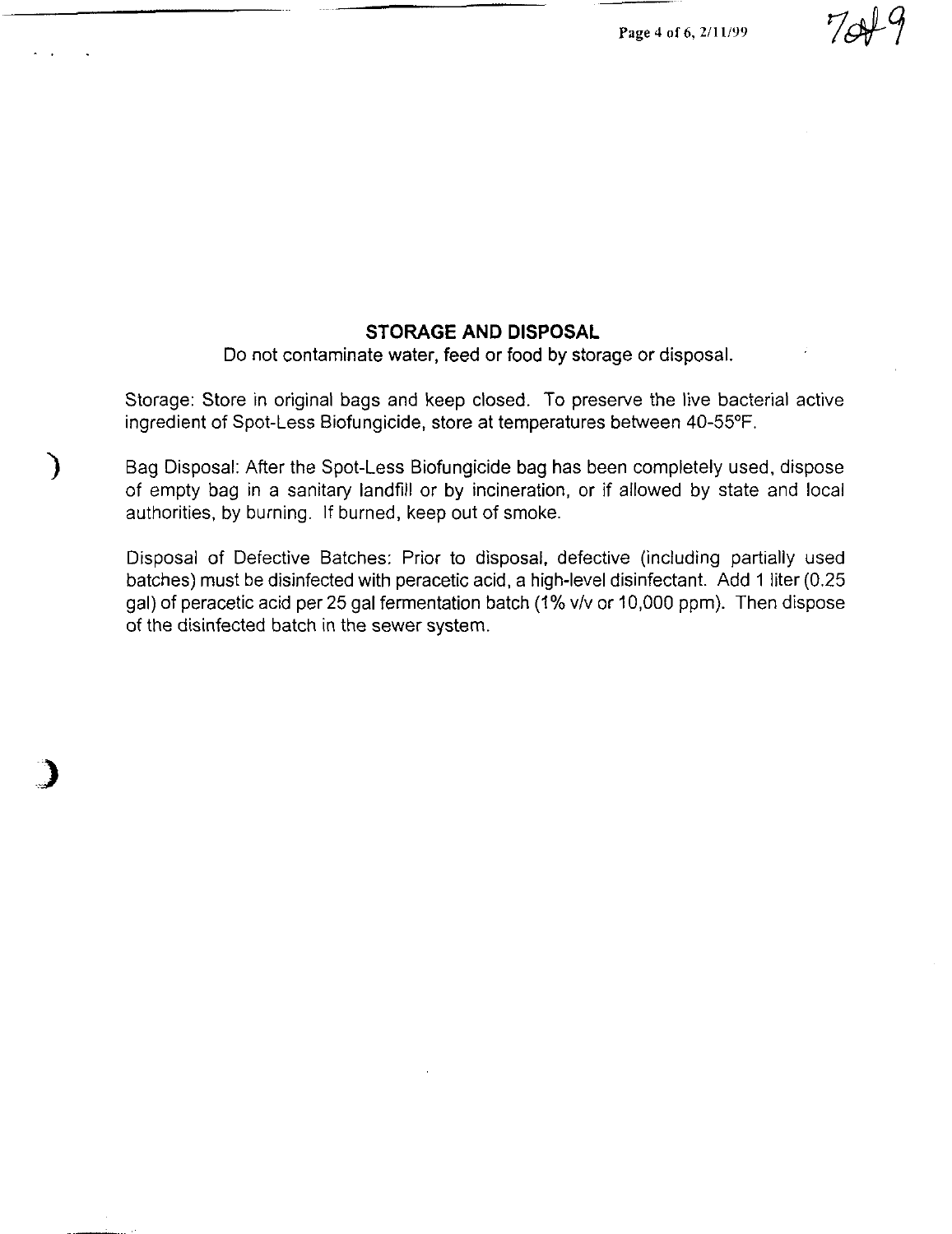Page 5 of 6, 2/11/99

#### **CHEMIGATION INSTRUCTIONS**

. ,

)

Apply Spot-Less Biofungicide (after the fermentation cycle in the BioJect Automatic system) only through over-head sprinkler systems. Do not apply this product through any other type of irrigation system. Check the irrigation system and emitters to ensure the system is operating normally before injecting Spot-Less Biofungicide. Lack of effectiveness and crop injury can result from nonuniform distribution of treated water. If you have any questions about calibration, you should contact State Extension Service Specialist, equipment manufacturer or other experts.

Do not connect an irrigation system (including greenhouse systems) used for pesticide application to a public water system, unless the safety devices, prescribed below, are in place. In addition, check local and state regulations regarding pesticide injection into public water systems.

A person knowledgeable about the chemigation system and responsible for its operation, or under the supervision of the responsible person, shall shut the system down and make necessary adjustments should the need arise.

#### The over-head sprinkler system must meet the following requirements:

- The system must contain a functional check valve, vacuum relief valve, and low pressure drain appropriately located on the irrigation pipeline to prevent water source contamination from backflow.
- The pesticide injection pipeline must also contain a functional, automatic, quickclosing check valve to prevent the flow of fluid back toward the injection pump.
- The pesticide inject pipeline must also contain a functional, normally closed, solenoid-operated valve located on the intake side of the irrigation pump and connected to the system interlock to prevent fluid from being withdrawn from the supply tank when the irrigation system is either automatically or manually shut down.
- The system must contain functional interlocking controls to automatically shut off the pesticide injection pump when the water pump motor system stops.
- The irrigation line or water pump must include a functional pressure switch which will stop the water pump motor when the water pressure decreases to a point where pesticide distribution is adversely affected.
- Systems must use a metering pump, such as positive displacement injection pump (e.g., diaphragm pump) effectively designed and constructed of materials that are compatible with pesticides and capable of being fitted with a system interlock.